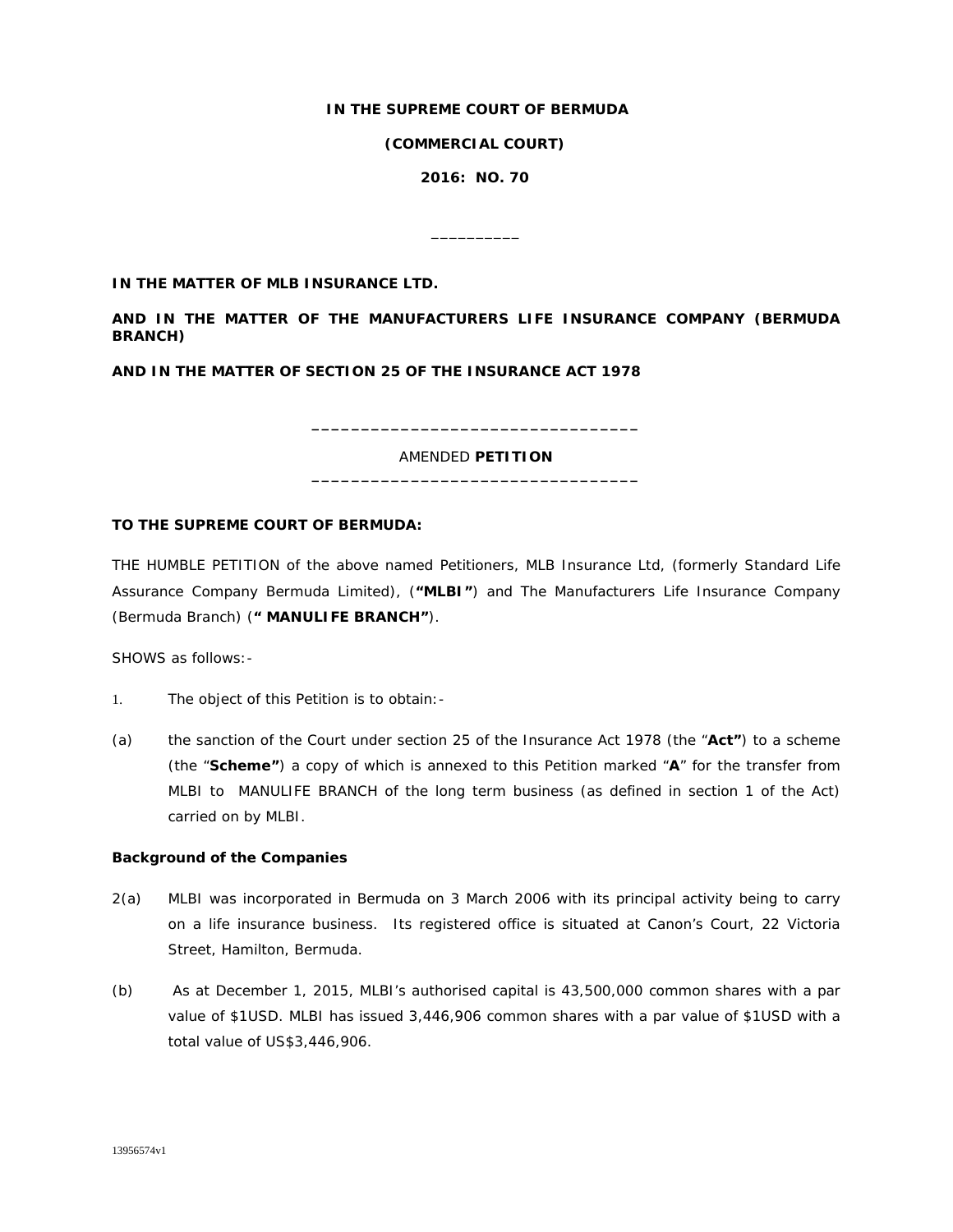- (c) MLBI is an insurance company registered under the Act as a Class C insurer authorised to carry on long term insurance business. MLBI is regulated by the Bermuda Monetary Authority (the "**BMA"**).
- 3(a) MANULIFE BRANCH is the Bermuda branch of The Manufacturers Life Insurance Company ("**Manulife**"), a company incorporated by an act of the Canadian Parliament in 1887 and a member of the Manulife group of Companies (the "**Manulife Group**"), which has its head office in Toronto, Canada. Manulife Group is a leading Canada based financial services company with principal operations in Canada, Asia and the United States.
- (b) As at December 1, 2015, Manulife's authorized capital consists of an unlimited number of common shares and an unlimited number of Class A, Class B and Class 1 shares, issuable in series. Manulife has 40,000 Class A, Series 1 shares and 4,702,356,833 common shares issued and outstanding. All of the issued and outstanding shares are held by Manulife Financial Corporation*.*
- (c) MANULIFE BRANCH was granted permission on 14 September 2004 to conduct insurance business outside of Bermuda from within Bermuda pursuant to section 138 of the Companies Act 1981. MANULIFE BRANCH''s registered office in Bermuda is situated at Canon's Court, 22 Victoria Street, Hamilton, HM 12, Bermuda.
- (d) MANULIFE BRANCH is registered as a Class C insurer under the Act is thereby authorised to carry in long term business. MANULIFE BRANCH is regulated by the BMA.
- 4. The business to be transferred pursuant to the Scheme comprises all of the long term business of MLBI and is accordingly business to which section 25 of the Act applies.
- 5. On January 30, 2015 Manulife acquired all of the Canadian subsidiaries of Standard Life plc, a UK based financial services group, which indirectly included all of the shares of MLBI (the "**Acquisition**"). The Acquisition was approved by the BMA in Bermuda and the Minister of Finance (Canada) and the Office of the Superintendent of Financial Institutions in Canada.
- 6. Following the Acquisition, MLBI became a wholly owned subsidiary of Manulife and is therefore a member of the Manulife Group. The Scheme is intended to consolidate these two Manulife Group individual insurance businesses operating from Bermuda, namely MLBI and MANULIFE BRANCH, into one entity, namely, MANULIFE BRANCH.

# **The long term business of MLBI and MANULIFE BRANCH**

 7. According to MLBI's records, as at September 30, 2015, the life insurance (long-term included) business carried on by MLBI is comprised of 296 in force life insurance policies and 7 in force annuity policies. The life insurance business had a gross annualised premium of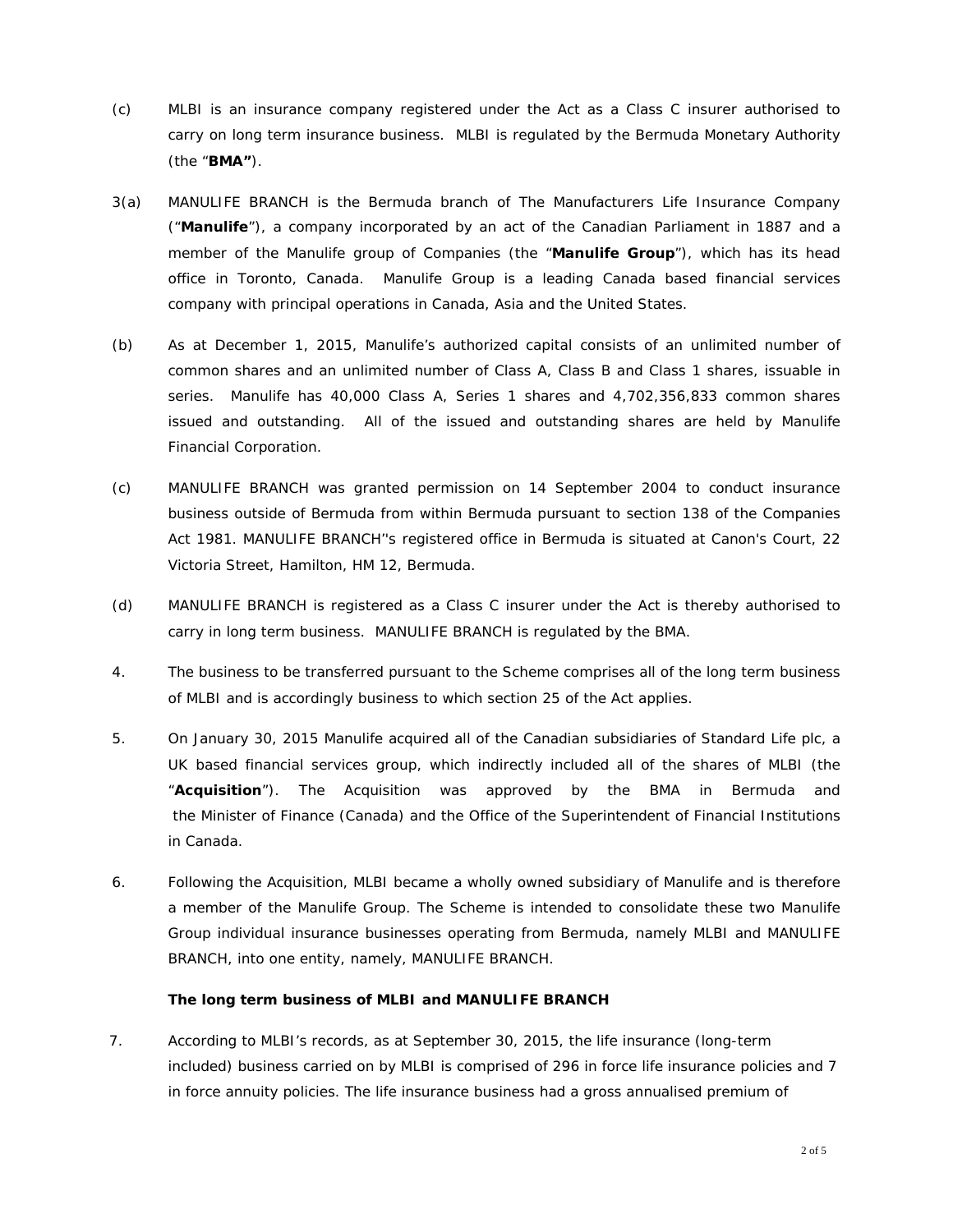US\$1.1 million and a gross sum assured of US\$200.00 million, and the annuity business had annual annuity payments of US\$1.3 million as follows:

| Life Insurance            | <b>Number of Policies</b> | <b>Gross Sum Assured</b>                        | <b>Gross Annualised Premium</b>                   |
|---------------------------|---------------------------|-------------------------------------------------|---------------------------------------------------|
|                           |                           | (US\$ million)                                  | (US\$ million)                                    |
|                           | 296                       | 200.0                                           | 1.1                                               |
|                           |                           |                                                 |                                                   |
|                           |                           |                                                 |                                                   |
| <b>Aminuity Insurance</b> | <b>Number of Policies</b> | <b>Annual Annuity</b><br>Payment (US\$ million) | <b>Gross Annualised Premium</b><br>(US\$ million) |
|                           |                           | 1.3                                             | $\mathbf{0}^*$                                    |

\*single premium annuities in payment mode

 8. According to MANULIFE BRANCH's records, as at September 30, 2015, the life insurance and assumed life reinsurance (long-term included) business, carried on by MANULIFE BRANCH is comprised of 2,150 in force life insurance policies and 28 assumed reinsurance agreements. The life insurance business had gross annualised premium of US\$908.1 million and a gross sum assured of US\$17.9 billion. The assumed life reinsurance business has gross annualised premium of US\$12.0 million and a gross sum assured of US\$6.6 billion.

|                            | <b>Number of Policies</b> | <b>Gross Sum Assured</b> | <b>Gross Annualised Premium</b> |
|----------------------------|---------------------------|--------------------------|---------------------------------|
|                            |                           | (US\$ billion)           | (US\$ million)                  |
| Life Insurance             | 2150                      | 17.9                     | $908.1*$                        |
|                            |                           |                          |                                 |
| <b>Assumed Reinsurance</b> | 28                        | 6.6                      | 12.0                            |
| $**$                       |                           |                          |                                 |

\*Over 95% of the business is written as single pay. The amount shown here is one year's premium from July 1, 2014 to June 30, 2015.

\*\* Effective October 1, 2015, this block was coinsured 100% to an external party.

# **Transfer of MLBI's Business**

- 9. As stated in paragraph 6 above, following the Acquisition, Manulife Group has determined that it wishes to consolidate the individual insurance businesses currently carried on from Bermuda by MLBI and MANULIFE BRANCH into a single entity (that is MANULIFE BRANCH).
- 10. The purpose of the proposed transfer of MLBI's long term business to MANULIFE BRANCH under this Scheme is to combine the operations of MLBI and MANULIFE BRANCHL to simplify business processes and operations and to reduce operating costs. The combination of the two businesses is expected to eliminate redundant administrative expenses required to maintain separate companies and increase earnings and the capital base of the combined business.

3 of 5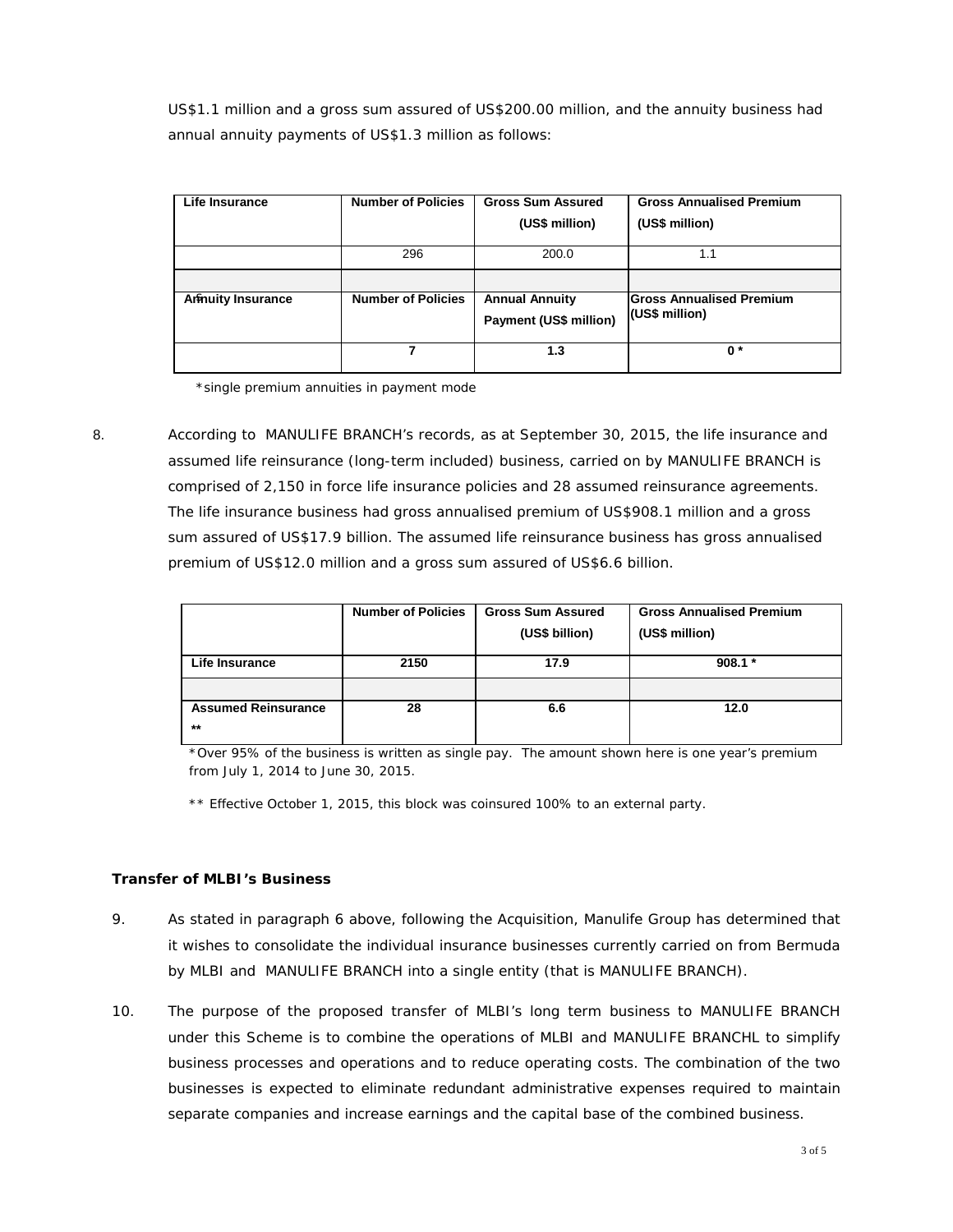- 11. Accordingly, the Scheme provides, *inter alia*, for the transfer by MLBI to MANULIFE BRANCH of all the policies comprised in MLBI's long term business and all liabilities and assets attributable to such long term business as at the effective date of the Scheme (the "**Transfer Date"**) including all the Transferring Policies, Transferring Assets, Transferring Liabilities (as defined in the Scheme). The Transferring Policies will be managed on and after the Transfer Date in the manner described in the Scheme.
- 12. The Scheme further provides that the Scheme may be varied with the approval of this Honourable Court.

#### **Approved Actuary's Report**

- 13. Pursuant to section 25(3) of the Act, an approved actuary, namely Naomi Bazak of Manulife (the "**Approved Actuary"**), has prepared a report on the terms of the Scheme (the "**Approved Actuary's Report"**) which is filed herewith marked "**B**". The Approved Actuary's Report states the opinion of the Approved Actuary on the likely effect of the Scheme on the long-term policyholders of MLBI and MANULIFE BRANCH. In summary the Approved Actuary's Report concludes that:
	- (a) the Scheme should have no material adverse effect on the reasonable benefit expectations of MLBI's policyholders transferring into MANULIFE BRANCH ; and
	- (b) the Scheme should have no material adverse effect on the financial security of the contractual rights of the MLBI's policyholders transferring into MANULIFE BRANCH.

# **YOUR PETITIONERS PRAY FOR THE FOLLOWING:**

- (1) an order pursuant to section 25 of the Act sanctioning the provisions of the Scheme; and subject thereto
- (2) such other Order(s) as this Honourable Court shall consider appropriate.
- NOTE: It is intended to serve this Petition (together with a copy of the Actuary's report) on the Bermuda Monetary Authority, but no other person.

Dated this 18th day of April 2016

 $\overline{\phantom{a}}$  , and the contract of the contract of the contract of the contract of the contract of the contract of the contract of the contract of the contract of the contract of the contract of the contract of the contrac **APPLEBY (BERMUDA) LIMITED** Attorneys for the Petitioners

This Petition was issued by Appleby (Bermuda) Limited, Canon's Court, 22 Victoria Street, Hamilton HM 12, Bermuda, Attorneys for the Petitioners.